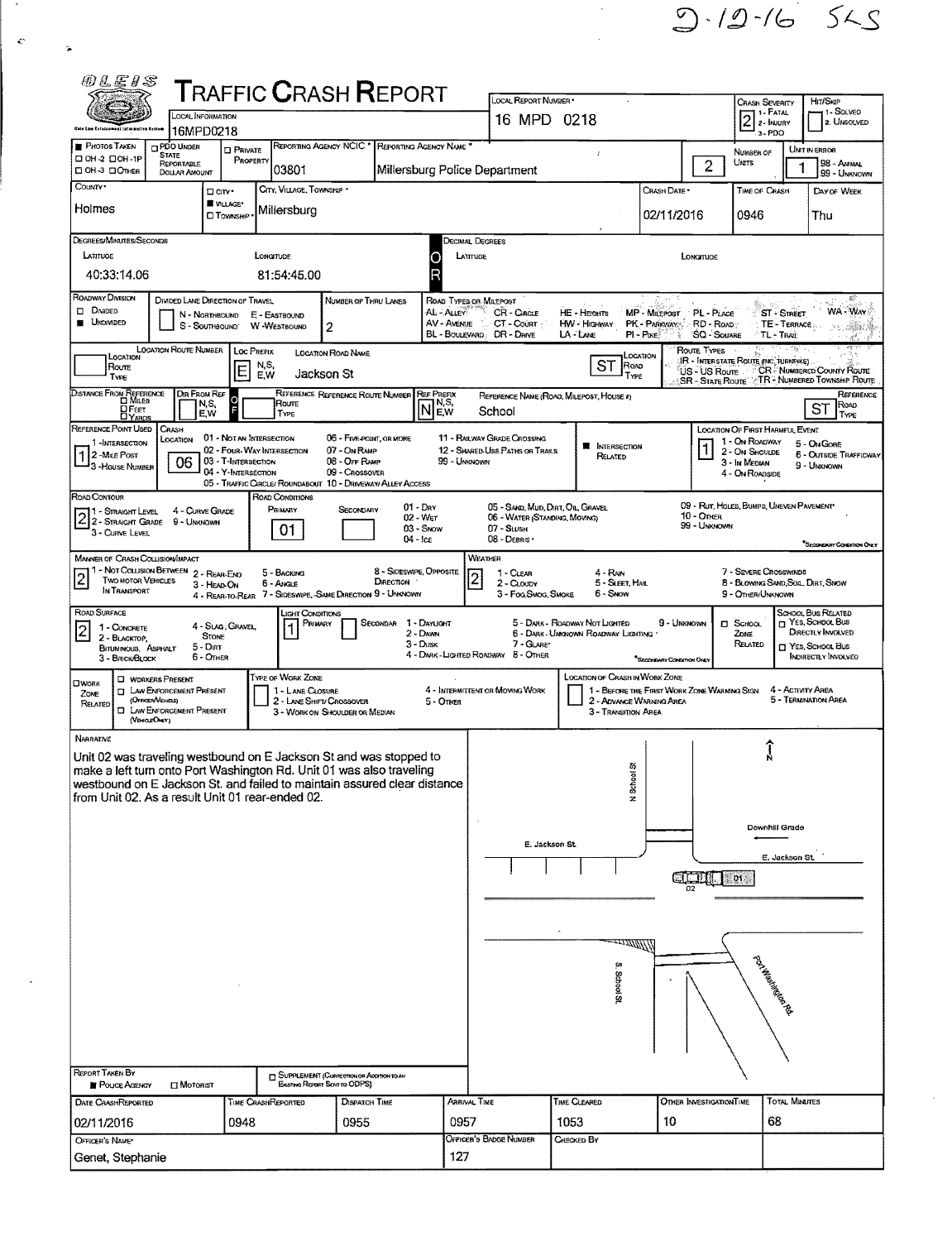| @LE1S                                                                                                                                     | NIT                                                                       |                                                         |                                                            |                                                                                                                                |                                                                                                           |             |                                                                             |                                                                    |                                                           |                                                                         |                                                                                                                            |  |  |  |
|-------------------------------------------------------------------------------------------------------------------------------------------|---------------------------------------------------------------------------|---------------------------------------------------------|------------------------------------------------------------|--------------------------------------------------------------------------------------------------------------------------------|-----------------------------------------------------------------------------------------------------------|-------------|-----------------------------------------------------------------------------|--------------------------------------------------------------------|-----------------------------------------------------------|-------------------------------------------------------------------------|----------------------------------------------------------------------------------------------------------------------------|--|--|--|
|                                                                                                                                           |                                                                           |                                                         | <b>LOCAL REPORT NUMBER</b>                                 |                                                                                                                                |                                                                                                           |             |                                                                             |                                                                    |                                                           |                                                                         |                                                                                                                            |  |  |  |
|                                                                                                                                           |                                                                           |                                                         |                                                            |                                                                                                                                |                                                                                                           |             |                                                                             |                                                                    |                                                           | 16 MPD 0218                                                             |                                                                                                                            |  |  |  |
| <b>UNIT NUMBER</b>                                                                                                                        |                                                                           |                                                         | OWNER NAME: LAST, FIRST, MIDDLE ( C SAME AS DRIVER )       |                                                                                                                                |                                                                                                           |             |                                                                             | OWNER PHONE NUMBER                                                 |                                                           | DAMAGE SCALE                                                            | DAMAGE AREA<br>FRONT                                                                                                       |  |  |  |
|                                                                                                                                           | Carlisle Carryall Corp,                                                   |                                                         |                                                            |                                                                                                                                | 330-893-2995                                                                                              |             |                                                                             |                                                                    |                                                           | 2                                                                       |                                                                                                                            |  |  |  |
| OWNER ADDRESS: CITY, STATE, ZIP                                                                                                           |                                                                           | <b>CISAME AS DRIVER</b> )                               |                                                            |                                                                                                                                |                                                                                                           |             |                                                                             |                                                                    |                                                           | 1 - Nove                                                                | o                                                                                                                          |  |  |  |
|                                                                                                                                           | 3850 SR 83, Millersburg, OH, 44654                                        |                                                         |                                                            |                                                                                                                                |                                                                                                           |             |                                                                             |                                                                    |                                                           |                                                                         |                                                                                                                            |  |  |  |
|                                                                                                                                           | LP STATE LICENSE PLATE NUMBER                                             |                                                         |                                                            | VEHICLE DENTIFICATION NUMBER                                                                                                   |                                                                                                           |             |                                                                             |                                                                    | # Occupants                                               | 2 - Minon                                                               |                                                                                                                            |  |  |  |
| OН                                                                                                                                        | <b>PVR3203</b>                                                            |                                                         |                                                            |                                                                                                                                | 2NPNHD7X44M821533                                                                                         |             |                                                                             |                                                                    |                                                           | 1<br>3 - FUNCTIONAL                                                     | O<br>d                                                                                                                     |  |  |  |
| VEHICLE YEAR                                                                                                                              | <b>VEHICLE MAKE</b>                                                       |                                                         |                                                            |                                                                                                                                | <b>VEHICLE MODEL</b>                                                                                      |             |                                                                             | <b>VEHICLE COLOR</b>                                               |                                                           |                                                                         |                                                                                                                            |  |  |  |
| 2004                                                                                                                                      | Peterbilt Motors Co.                                                      |                                                         |                                                            |                                                                                                                                | Truck                                                                                                     |             |                                                                             | GRN                                                                |                                                           | 4 - DISABLING                                                           |                                                                                                                            |  |  |  |
| $P_{\text{ROOF OF}}$<br>INSURANCE                                                                                                         | INSURANCE COMPANY                                                         |                                                         |                                                            | POUCY NUMBER                                                                                                                   |                                                                                                           |             | Towen By                                                                    |                                                                    |                                                           | 9 - Unknown                                                             | σ<br>้อ<br>O                                                                                                               |  |  |  |
| SHOWN                                                                                                                                     | Cincinati Insurance                                                       |                                                         |                                                            | COP2315853                                                                                                                     |                                                                                                           |             |                                                                             |                                                                    |                                                           |                                                                         |                                                                                                                            |  |  |  |
|                                                                                                                                           | CARRIER NAME, ADDRESS, CITY, STATE, ZIP                                   |                                                         |                                                            |                                                                                                                                |                                                                                                           |             |                                                                             |                                                                    |                                                           |                                                                         | <b>CARRIER PHONE</b><br>330-893-2995                                                                                       |  |  |  |
| US DOT                                                                                                                                    |                                                                           | VEHICLE WEIGHT GVWR/GCWR                                | Coblentz Distributing, PO Box 240, Walnut Creek, OH, 44687 | CARGO BODY TYPE                                                                                                                |                                                                                                           |             |                                                                             |                                                                    | <b>TRAFFICWAY DESCRIPTION</b>                             |                                                                         |                                                                                                                            |  |  |  |
| 655319                                                                                                                                    |                                                                           |                                                         | 1 - LESS THAN OR EQUAL TO 10K LBS                          | 07                                                                                                                             | 01 - No CARGO BODY TYPE/NOT APPLICABL 09 - POLE<br>02 - Busi Van (9-15 Seats, Inc Driver) 10 - Cargo Tank |             |                                                                             |                                                                    |                                                           | 1 - Two-Way, Not Divideo                                                |                                                                                                                            |  |  |  |
| HM PLACARD ID NO.                                                                                                                         |                                                                           | 2 - 10,001 to 26,000x Les<br>3 - MORE THAN 26,000K LBS. |                                                            |                                                                                                                                | 03 - Bus (16+ Seats, Inc DRIVER)                                                                          |             | 11 - FLAT BED<br>12 - Dump                                                  |                                                                    |                                                           |                                                                         | 2 - Two-Way, Not Divideo, Continuous Left Turn Lane<br>3 - Two-Way, Divideo, Unprotecteo (Painteo or Grass >4FT.) Media    |  |  |  |
|                                                                                                                                           |                                                                           |                                                         |                                                            | 04 - VEHICLE TOWING ANOTHER VEHICLE<br>05 - Logging                                                                            |                                                                                                           |             |                                                                             | 13 - CONCRETE MIXER                                                |                                                           | 4 - Two-Way, Divideo, Positive Median Barrier<br>5 - ONE-WAY TRAFFICWAY |                                                                                                                            |  |  |  |
|                                                                                                                                           | <b>HM CLASS</b><br>NUMBER                                                 | <b>HAZARDOUS MATERIAL</b><br><b>ITI</b> RELATED         |                                                            | 06 - INTERMODAL CONTAINER CHASIS<br>07 - CARGO VAN ENCLOSED BOX<br>08 - GRAIN, CHIPS, GRAVEL                                   |                                                                                                           |             |                                                                             | 14 - AUTO TRANSPORTER<br>15 - GARBAGE /REFUSE                      |                                                           | <b>D</b> HIT / SKIP UNIT                                                |                                                                                                                            |  |  |  |
|                                                                                                                                           | NON-MOTORIST LOCATION PRIOR TO IMPACT                                     |                                                         | Type or Use                                                |                                                                                                                                |                                                                                                           |             | 99 - OTHER/UNKNOWN                                                          |                                                                    |                                                           |                                                                         |                                                                                                                            |  |  |  |
|                                                                                                                                           | 01 - INTERSECTION - MARKED CROSSWAL                                       |                                                         |                                                            | UNIT TYPE                                                                                                                      |                                                                                                           |             |                                                                             |                                                                    |                                                           |                                                                         | PASSENGER VEHICLES (LESS THAN PRASSENGERS MEDIHEAVY TRUCKS OR COMBO UNITS > 10K US BUS/VANLIMO(9 OR MORE INCLUDING DRIVER) |  |  |  |
|                                                                                                                                           | 02 - INTERSECTION - NO CROSSWALK<br>03 - INTERSECTION OTHER               |                                                         | $\vert$ 2<br>1 - PERSONAL                                  | 13                                                                                                                             | 01 - Sub-COMPACT<br>02 - COMPACT                                                                          |             |                                                                             |                                                                    |                                                           |                                                                         | 13 - SINGLE UNIT TRUCK OR VAN ZAXLE, 6 TIRES 21 - BUS/VAN (9-15 SEATS, INC DANER)<br>22 - Bus (16+ Seats, Iac Draven)      |  |  |  |
|                                                                                                                                           | 04 - MIDBLOCK - MARKED CROSSWALK<br>05 - TRAVEL LANE - OTHER LOCATION     |                                                         | 2 - COMMERCIAL                                             |                                                                                                                                | 99 - UNKNOWN 03 - MID SIZE<br>OR HIT/SKIP<br>04 - Fut Size                                                |             |                                                                             | 14 - SINGLE UNIT TRUCK: 3+ AXLES<br>15 - SINGLE UNIT TRUCK/TRAILER |                                                           |                                                                         | NON-MOTORIST                                                                                                               |  |  |  |
|                                                                                                                                           | 06 - BICYCLE LANE<br>07 - SHOULDER/ROADSIDE                               |                                                         | 3 - GOVERNMENT                                             | 05 - Minivan                                                                                                                   |                                                                                                           |             |                                                                             | 16 - TRUCK/TRACTOR (BOBTAIL)<br>17 - TRACTOR/SEMI-TRAILER          |                                                           | 23 - AMMAL WITH RIDER<br>24 - ANIMAL WITH BUGGY, WAGON, SURREY          |                                                                                                                            |  |  |  |
|                                                                                                                                           | 08 - SIDEWALK<br>09 - MEDIAN/CROSSING ISLAND                              |                                                         |                                                            | 06 - SPORT UTILITY VEHICLE<br>07 - PICKUP<br>$08 - V_{AN}$<br><b>DIN EMERGENCY</b>                                             |                                                                                                           |             |                                                                             |                                                                    | <b>18 - TRACTOR/DOUBLE</b><br><b>19 - TRACTOR/TRIPLES</b> |                                                                         | 25 - BICYCLE/PEDACYCLIST<br>26 - PEDESTRIAN SKATER                                                                         |  |  |  |
|                                                                                                                                           | 10 - DRIVE WAY ACCESS<br>11 - SHAREO-USE PATH OR TRAIL                    |                                                         | 09 - MOTORCYCLE<br>10 - MOTORIZED BICYCLE                  |                                                                                                                                |                                                                                                           |             |                                                                             | 20 - OTHER MEDIHEAVY VEHICLE                                       |                                                           | 27 - OTHER NON-MOTORIST                                                 |                                                                                                                            |  |  |  |
|                                                                                                                                           | 12 - NON-TRAFFICWAY AREA<br>99 - OTHER/UNKNOWN                            | 11 - SNOWMOBLE/ATV<br>12 - OTHER PASSENGER VEHICLE      |                                                            |                                                                                                                                |                                                                                                           |             |                                                                             | HASHM PLACARD                                                      |                                                           |                                                                         |                                                                                                                            |  |  |  |
| SPECIAL FUNCTION 01 - NONE                                                                                                                |                                                                           |                                                         | 09 - AMBULANCE                                             |                                                                                                                                | 17 - FARM VEHICLE                                                                                         |             | <b>MOST DAMAGED AREA</b>                                                    |                                                                    |                                                           |                                                                         | ACTION                                                                                                                     |  |  |  |
| 02 - Taxi<br>01.<br>03 - RENTAL TRUCK (OVER 10K LBS)                                                                                      |                                                                           |                                                         | $10 -$ FiRE                                                | 18 - FARM EQUIPMENT<br>01 - None<br>02<br>11 - HIGHWAY/MAINTENANCE<br>19 - Мотовноме<br>02 - CENTER FRONT                      |                                                                                                           |             |                                                                             |                                                                    | 08 - LEFT SIDE                                            | 99 - UNKNOWN<br>09 - LEFT FRONT                                         |                                                                                                                            |  |  |  |
|                                                                                                                                           | 04 - Bus - School (Public or Private) 12 - Military<br>05 - Bus - Transit |                                                         |                                                            |                                                                                                                                | 20 - Golf Cart<br>$21 -$ Train                                                                            |             | 03 - RIGHT FRONT                                                            |                                                                    | 10 - TOP AND WINDOWS                                      |                                                                         | $32 - \frac{1 - \text{Now-}}{2}$<br>3 - STRIKING                                                                           |  |  |  |
| 13 - Pouce<br>06 - Bus - Charter<br>14 - Posuc Unury<br>07 - Bus - Shuttle<br>15 - OTHER GOVERNMENT                                       |                                                                           |                                                         |                                                            | IMPACT ARE 04 - RIGHT SIDE<br>22 - OTHER (EXPLAN IN NATIONATIVE)<br>05 - Right Rear<br>02<br>06 - REAR CENTER                  |                                                                                                           |             |                                                                             | 12 - LOAD/TRAILER                                                  | 11 - UNDERCARRIAGE<br>4 - Struck<br>5 - STRIKING/STRUCK   |                                                                         |                                                                                                                            |  |  |  |
|                                                                                                                                           | 08 - Bus - OTHER                                                          | 16 - CONSTRUCTION EOIP.                                 | 07 - LEFT REAR                                             |                                                                                                                                |                                                                                                           |             | 13 - TOTAL (ALL AREAS)<br><b>14 - OTHER</b>                                 |                                                                    | 9 - Unknown                                               |                                                                         |                                                                                                                            |  |  |  |
| PRE-CRASH ACTIONS                                                                                                                         |                                                                           |                                                         |                                                            |                                                                                                                                |                                                                                                           |             |                                                                             |                                                                    |                                                           |                                                                         |                                                                                                                            |  |  |  |
| 01.                                                                                                                                       | MOTORIST                                                                  | 01 - STRAIGHT AHEAD                                     | 07 - MAKING U-TURN                                         |                                                                                                                                | 13 - Negotiating a Curve                                                                                  |             | NON-MOTORIST                                                                |                                                                    | 15 - ENTERING OR CROSSING SPECIFIED LOCATIO               |                                                                         | 21 - OTHER NON-MOTORIST ACTION                                                                                             |  |  |  |
|                                                                                                                                           | 02 - BACKING                                                              | 03 - CHANGING LANES                                     | 08 - ENTERING TRAFFIC LANE<br>09 - LEAVING TRAFFIC LANE    | 14 - OTHER MOTORIST ACTIO<br>17 - WORKING<br>18 - Pushing Vehicle<br>19 - APPROACHING OR LEAVING VEHICLE                       |                                                                                                           |             |                                                                             |                                                                    |                                                           | 16 - WALKING RUNNING, JOGGING, PLAYING, CYCLING                         |                                                                                                                            |  |  |  |
| 99 - UNKNOWN                                                                                                                              |                                                                           | 04 - OVERTAKING PASSING<br>05 - MAKING RIGHT TURN       | 10 - PARKED                                                |                                                                                                                                |                                                                                                           |             |                                                                             |                                                                    |                                                           |                                                                         |                                                                                                                            |  |  |  |
|                                                                                                                                           |                                                                           | 06 - MAKING LEFT TURN                                   | 11 - Slowing or Stopped in Traffic<br>12 - DRIVERLESS      |                                                                                                                                |                                                                                                           |             |                                                                             | 20 - Standing                                                      |                                                           |                                                                         |                                                                                                                            |  |  |  |
| CONTRIBUTING CIRCUMSTANCE                                                                                                                 |                                                                           |                                                         |                                                            |                                                                                                                                |                                                                                                           |             |                                                                             |                                                                    |                                                           | VEHICLE DEFECTS                                                         |                                                                                                                            |  |  |  |
| PRIMARY                                                                                                                                   | MOTORIST<br>01 - None                                                     |                                                         |                                                            | 11 - IMPROPER BACKING                                                                                                          |                                                                                                           |             | NON-MOTORIST<br><b>22 - None</b>                                            |                                                                    |                                                           |                                                                         | 01 - TURN SIGNALS<br>02 - HEAD LAMPS                                                                                       |  |  |  |
| 09                                                                                                                                        | 02 - FAILURE TO YIELD<br>03 - RAN RED LIGHT                               |                                                         |                                                            | 13 - STOPPED OR PARKED ILLEGALLY                                                                                               | 12 - IMPROPER START FROM PARKED POSITION                                                                  |             | 23 - IMPROPER CROSSING<br>24 - DARTING                                      |                                                                    |                                                           |                                                                         | 03 - TAIL LAMPS<br>04 - BRAKES                                                                                             |  |  |  |
| SECONDARY                                                                                                                                 | 04 - RAN STOP SIGN                                                        | 05 - Exceeded Speed Limit                               |                                                            |                                                                                                                                | 14 - OPERATING VEHICLE IN NEGLIGENT MANNER<br>15 - SWERING TO AVOID (DUE TO EXTERNAL CONDITIONS)          |             | 25 - LYING AND/OR ILLEGALLY IN ROADWAY<br>26 - FALURE TO YIELD RIGHT OF WAY |                                                                    |                                                           |                                                                         | 05 - STEERING<br>06 - TIRE BLOWOUT                                                                                         |  |  |  |
|                                                                                                                                           | 06 - UNSAFE SPEED<br>07 IMPROPER TURN                                     |                                                         |                                                            | 16 - WRONG SIDEAVRONG WAY<br>17 - FALURE TO CONTROL                                                                            |                                                                                                           |             | 27 - NOT VISIBLE (DARK CLOTHING)<br>28 - INATTENTIVE                        |                                                                    |                                                           |                                                                         | 07 - WORN OR SUCK TIRES<br>08 - TRAILER EQUIPMENT DEFECTIVE                                                                |  |  |  |
|                                                                                                                                           | 08 - LEFT OF CENTER                                                       | 09 - FOLLOWED TOO CLOSELY/ACDA                          |                                                            | <b>18 - VISION OBSTRUCTION</b><br>29 - FAILURE TO OBEY TRAFFIC SIGNS<br>19 - OPERATING DEFECTIVE EQUIPMENT<br>/SIGNALS/OFFICER |                                                                                                           |             |                                                                             |                                                                    |                                                           |                                                                         | 09 - Motor Trouble<br>10 - DISABLED FROM PRIOR ACCIDENT                                                                    |  |  |  |
| 99 - LINXNOWN                                                                                                                             |                                                                           | 10 - IMPROPER LANE CHANGE<br><b>PASSING OFF ROAD</b>    |                                                            | 20 - LOAD SHIFTING/FALLING/SPILLING<br>21 - OTHER IMPROPER ACTION                                                              |                                                                                                           |             | 30 - WRONG SIDE OF THE ROAD<br>31 - OTHER NON-MOTORIST ACTION               |                                                                    |                                                           |                                                                         | 11 - OTHER DEFECTS                                                                                                         |  |  |  |
| <b>SEQUENCE OF EVENTS</b>                                                                                                                 |                                                                           |                                                         |                                                            |                                                                                                                                | <b>NON-COLLISION EVENTS</b>                                                                               |             |                                                                             |                                                                    |                                                           |                                                                         |                                                                                                                            |  |  |  |
| 20                                                                                                                                        |                                                                           |                                                         | 6                                                          |                                                                                                                                | 01 - OVERTURN/ROLLOVER                                                                                    |             | 06 - EOUIPMENT FALURE                                                       | (BLOWN TIRE, BRAKE FAILURE, ETC)                                   |                                                           | 10 - Cross MEDIAN<br>11 - Cross Center Line                             |                                                                                                                            |  |  |  |
| FIRST                                                                                                                                     |                                                                           |                                                         | 99 - Unknown                                               |                                                                                                                                | 02 - FIRE/EXPLOSION<br>03 - IMMERSION                                                                     |             | 07 - SEPARATION OF UNITS<br>08 - RAN OFF ROAD RIGHT                         |                                                                    |                                                           | OPPOSITE DIRECTION OF TRAVEL<br>12 - DOWNHILL RUNAWAY                   |                                                                                                                            |  |  |  |
| HARMFUL.<br>EVENT                                                                                                                         | HARMFUL<br>Event                                                          |                                                         |                                                            |                                                                                                                                | 04 - Jackstre<br>05 - CARGO/EQUIPMENT LOSS OR SHIFT                                                       |             | 09 - RAN OFF ROAD LEFT                                                      |                                                                    |                                                           | 13 - OTHER NON-COLLISION                                                |                                                                                                                            |  |  |  |
|                                                                                                                                           | COLLISION WITH PERSON, VEHICLE OR OBJECT NOT FIXED                        |                                                         |                                                            |                                                                                                                                | COLLISION WITH FIXED, OBJECT<br>25 - Inpact Attennator/Crash Cushon83 - Median Cable Barrier              |             |                                                                             |                                                                    |                                                           | 41 - OTHER POST, POLE                                                   | $48 - T$ REE                                                                                                               |  |  |  |
| <b>14 - PEDESTRIAN</b>                                                                                                                    |                                                                           |                                                         | 21 - PARKED MOTOR VEHICLE                                  |                                                                                                                                | 26 - BRIDGE OVERHEAD STRUCTURE                                                                            |             | 34 - MEDIAN GUARDRAIL BARRIER<br>35 - MEDIAN CONCRETE BARRIER               |                                                                    |                                                           | OR SUPPORT<br>42 CULVERT                                                | 49 - FIRE HYDRANT<br>50 - WORK ZONE MAINTENANCE                                                                            |  |  |  |
| 15 - PEDALCYCLE<br>22 - WORK ZONE MAINTENANCE EQUIPMENT<br>16 - RAILWAY VEHICLE (TRAIN, ENDINE)<br>23 - STRUCK BY FALLING, SHIFTING CARGO |                                                                           |                                                         |                                                            |                                                                                                                                | 27 - BRIDGE PIER OR ABUTMENT<br>28 - BRIDGE PARAPET                                                       |             | 36 - MEDIAN OTHER BARRIER<br>37 - TRAFFIC SIGN POST                         |                                                                    |                                                           | 43 - Cuna                                                               | EOUIPMENT<br>51 - WALL, BUILDING, TUNNEL                                                                                   |  |  |  |
| 17 - Animal - Farm<br>18 - Animal - Deer                                                                                                  |                                                                           |                                                         | OR ANYTHING SET IN MOTION BY A<br><b>MOTOR VEHICLE</b>     |                                                                                                                                | 29 - BRIDGE FUIL<br>30 - GUARDRAIL FACE                                                                   |             | 38 - OVERHEAD SIGN POST                                                     |                                                                    |                                                           | 44 DITCH<br>45 - EMBANKMENT<br>52 - OTHER FIXED OBJECT                  |                                                                                                                            |  |  |  |
| 19 - Animal - Other                                                                                                                       | 20 - MOTOR VEHICLE IN TRANSPORT                                           |                                                         | 24 - OTHER MOVABLE OBJECT                                  |                                                                                                                                | 31 - GUARDRAILEND<br>32 - PORTABLE BARRIER                                                                |             | 39 - LIGHT/LUMINARIES SUPPORT<br>40 - Unurv PoLE                            |                                                                    |                                                           | 46 - FENCE<br>47 - MALBOX                                               |                                                                                                                            |  |  |  |
| Unit Speed                                                                                                                                | POSTED SPEED                                                              | <b>TRAFFIC CONTROL</b>                                  |                                                            |                                                                                                                                |                                                                                                           |             |                                                                             |                                                                    | UNIT DIRECTION                                            |                                                                         |                                                                                                                            |  |  |  |
| 25                                                                                                                                        | 25                                                                        | 12                                                      | 01 - No CONTROLS<br>02 - Stop Ston                         |                                                                                                                                | 07 - RAILROAD CROSSBUCKS<br>08 - RAILROAD FLASHERS                                                        |             | 13 - Crosswalk Lines<br>14 - WALK/DON'T WALK                                |                                                                    | То<br>FROM                                                | 1 - North<br>$2 -$ South                                                | 5 - NORTHEAST<br>9 - Unignown<br>6 - NORTHWEST                                                                             |  |  |  |
|                                                                                                                                           |                                                                           |                                                         | 03 - YIELD SIGN                                            |                                                                                                                                | 09 - RALROAD GATES<br>10 - COSTRUCTION BARRICADE 16 - NOT REPORTED                                        | 15 - О тнев |                                                                             |                                                                    |                                                           | 3 - East<br>4 - West                                                    | 7 - SOUTHEAST<br>8 - Southwest                                                                                             |  |  |  |
| STATED<br><b>ESTIMATED</b>                                                                                                                |                                                                           |                                                         | 04 - TRAFFIC SIGNAL<br>05 - TRAFFIC FLASHERS               |                                                                                                                                | 11 - PERSON (FLAGGER, OFFICER                                                                             |             |                                                                             |                                                                    |                                                           |                                                                         |                                                                                                                            |  |  |  |
|                                                                                                                                           |                                                                           |                                                         | 06 - SCHOOL ZONE                                           |                                                                                                                                | <b>12 - PAVEMENT MARKINGS</b>                                                                             |             |                                                                             |                                                                    |                                                           |                                                                         |                                                                                                                            |  |  |  |

 $\sim$   $\sim$ 

 $\mathcal{F}^{\text{max}}_{\text{max}}$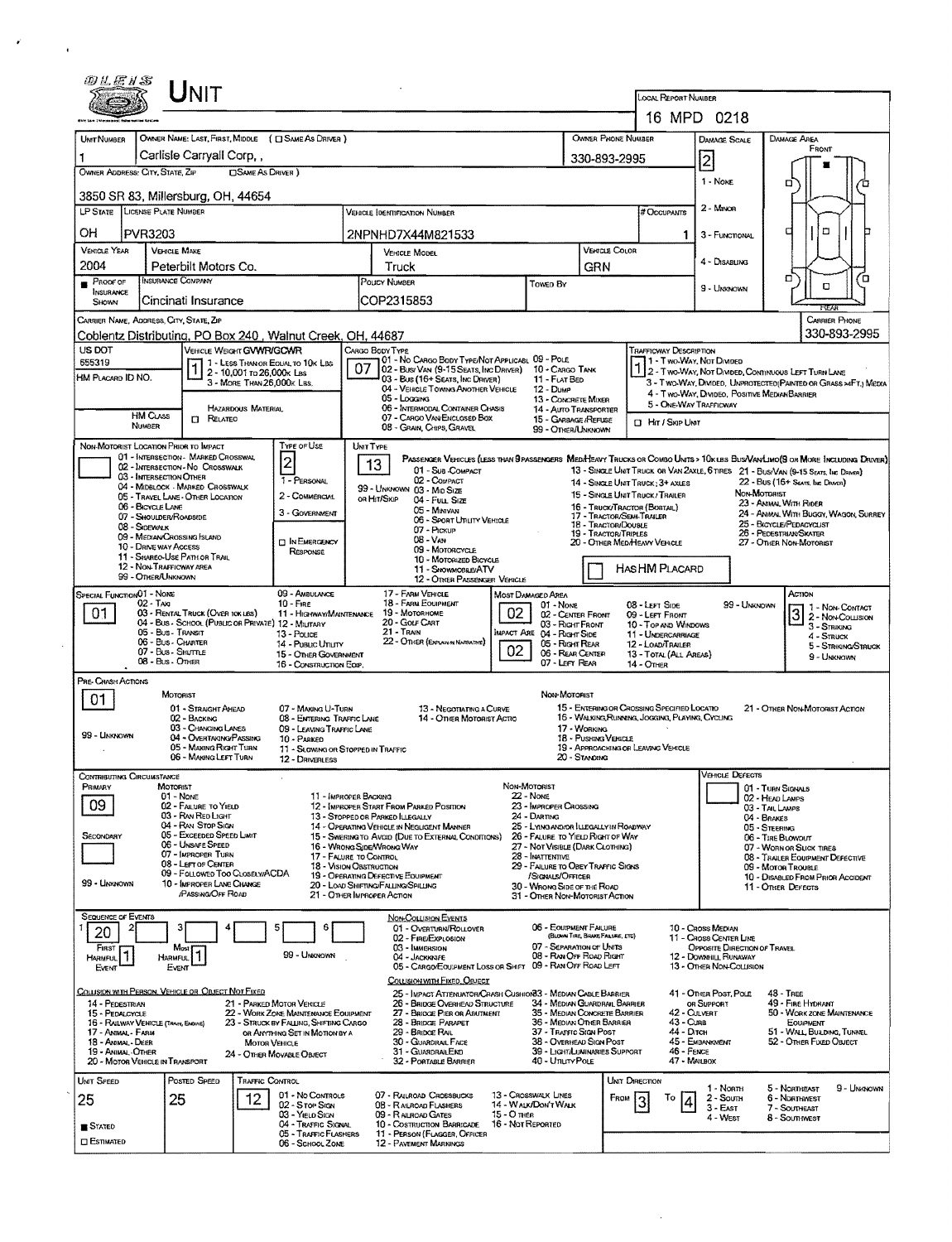|                                                                                                                                                                                                                                                                                                                                                                                                                                                                                                                                               |                                       | UNIT                                                                                                                                                                                                                                                       |                              |                                                                                                                                                                                                        |                  |                                                                                                                                                                                                                                                                                                                                                                                                                                                  |                                                                                                                                                                                                                                                                                                                                        |                                                       |                                                                                                                                                                                                                                                                                                                                      |                                                                                                                                                                                                                            |                                                                                                                                                                                      |                                                                                                                        |  |
|-----------------------------------------------------------------------------------------------------------------------------------------------------------------------------------------------------------------------------------------------------------------------------------------------------------------------------------------------------------------------------------------------------------------------------------------------------------------------------------------------------------------------------------------------|---------------------------------------|------------------------------------------------------------------------------------------------------------------------------------------------------------------------------------------------------------------------------------------------------------|------------------------------|--------------------------------------------------------------------------------------------------------------------------------------------------------------------------------------------------------|------------------|--------------------------------------------------------------------------------------------------------------------------------------------------------------------------------------------------------------------------------------------------------------------------------------------------------------------------------------------------------------------------------------------------------------------------------------------------|----------------------------------------------------------------------------------------------------------------------------------------------------------------------------------------------------------------------------------------------------------------------------------------------------------------------------------------|-------------------------------------------------------|--------------------------------------------------------------------------------------------------------------------------------------------------------------------------------------------------------------------------------------------------------------------------------------------------------------------------------------|----------------------------------------------------------------------------------------------------------------------------------------------------------------------------------------------------------------------------|--------------------------------------------------------------------------------------------------------------------------------------------------------------------------------------|------------------------------------------------------------------------------------------------------------------------|--|
|                                                                                                                                                                                                                                                                                                                                                                                                                                                                                                                                               |                                       |                                                                                                                                                                                                                                                            |                              |                                                                                                                                                                                                        |                  |                                                                                                                                                                                                                                                                                                                                                                                                                                                  |                                                                                                                                                                                                                                                                                                                                        |                                                       | <b>LOCAL REPORT NUMBER</b>                                                                                                                                                                                                                                                                                                           | 16 MPD 0218                                                                                                                                                                                                                |                                                                                                                                                                                      |                                                                                                                        |  |
| UNT NUMBER<br>2<br>OWNER ADDRESS: CITY, STATE, ZIP                                                                                                                                                                                                                                                                                                                                                                                                                                                                                            |                                       | Russell, James, D                                                                                                                                                                                                                                          | <b>OSAME AS DRIVER</b> )     | OWNER NAME: LAST, FIRST, MIDDLE ( [ ] SAME AS DRIVER )                                                                                                                                                 |                  |                                                                                                                                                                                                                                                                                                                                                                                                                                                  |                                                                                                                                                                                                                                                                                                                                        |                                                       | OWNER PHONE NUMBER<br>330-440-4035                                                                                                                                                                                                                                                                                                   | DAMAGE SCALE<br>3                                                                                                                                                                                                          | <b>DAMAGE AREA</b>                                                                                                                                                                   | FRONT<br>п                                                                                                             |  |
| 448 S Mill St, Sugarcreek, OH, 44681                                                                                                                                                                                                                                                                                                                                                                                                                                                                                                          |                                       |                                                                                                                                                                                                                                                            |                              |                                                                                                                                                                                                        |                  |                                                                                                                                                                                                                                                                                                                                                                                                                                                  |                                                                                                                                                                                                                                                                                                                                        |                                                       |                                                                                                                                                                                                                                                                                                                                      | 1 - NONE                                                                                                                                                                                                                   | а                                                                                                                                                                                    |                                                                                                                        |  |
| LP STATE LICENSE PLATE NUMBER                                                                                                                                                                                                                                                                                                                                                                                                                                                                                                                 |                                       |                                                                                                                                                                                                                                                            |                              |                                                                                                                                                                                                        |                  | <b>VEHICLE DENTIFICATION NUMBER</b>                                                                                                                                                                                                                                                                                                                                                                                                              |                                                                                                                                                                                                                                                                                                                                        |                                                       | # Occupants                                                                                                                                                                                                                                                                                                                          | 2 - MINOR                                                                                                                                                                                                                  | □                                                                                                                                                                                    | а                                                                                                                      |  |
| OН<br><b>VEHICLE YEAR</b>                                                                                                                                                                                                                                                                                                                                                                                                                                                                                                                     | FQA2339<br><b>VEHICLE MAKE</b>        |                                                                                                                                                                                                                                                            |                              |                                                                                                                                                                                                        |                  | 2G1WW12E649391344<br>VEHICLE MODEL                                                                                                                                                                                                                                                                                                                                                                                                               |                                                                                                                                                                                                                                                                                                                                        |                                                       | 1<br>VEHICLE COLOR                                                                                                                                                                                                                                                                                                                   | 3 - FUNCTIONAL                                                                                                                                                                                                             |                                                                                                                                                                                      |                                                                                                                        |  |
| 2004<br>PROOF OF                                                                                                                                                                                                                                                                                                                                                                                                                                                                                                                              | Chevrolet<br><b>INSURANCE COMPANY</b> |                                                                                                                                                                                                                                                            |                              |                                                                                                                                                                                                        |                  | Monte Carlo<br>POUCY NUMBER                                                                                                                                                                                                                                                                                                                                                                                                                      |                                                                                                                                                                                                                                                                                                                                        | SIL                                                   |                                                                                                                                                                                                                                                                                                                                      | 4 - Disabung                                                                                                                                                                                                               | □                                                                                                                                                                                    | Έ                                                                                                                      |  |
| ٠<br>INSURANCE<br>SHOWN                                                                                                                                                                                                                                                                                                                                                                                                                                                                                                                       | State Farm                            |                                                                                                                                                                                                                                                            |                              |                                                                                                                                                                                                        |                  | 7687552A3135A                                                                                                                                                                                                                                                                                                                                                                                                                                    | Towed By<br>Finneys                                                                                                                                                                                                                                                                                                                    |                                                       |                                                                                                                                                                                                                                                                                                                                      | 9 - UNKNOWN                                                                                                                                                                                                                |                                                                                                                                                                                      |                                                                                                                        |  |
| CARRIER NAME, ADDRESS, CITY, STATE, ZIP                                                                                                                                                                                                                                                                                                                                                                                                                                                                                                       |                                       |                                                                                                                                                                                                                                                            |                              |                                                                                                                                                                                                        |                  |                                                                                                                                                                                                                                                                                                                                                                                                                                                  |                                                                                                                                                                                                                                                                                                                                        |                                                       |                                                                                                                                                                                                                                                                                                                                      |                                                                                                                                                                                                                            |                                                                                                                                                                                      | <b>CARRIER PHONE</b>                                                                                                   |  |
| US DOT<br>VEHICLE WEIGHT GVWR/GCWR<br>1 - LESS THAN OR EQUAL TO 10K LBS<br>2 - 10,001 to 26,000x Lss<br>HM PLACARD ID NO.<br>3 - MORE THAN 26,000K LBS.<br>HAZARDOUS MATERIAL                                                                                                                                                                                                                                                                                                                                                                 |                                       |                                                                                                                                                                                                                                                            |                              |                                                                                                                                                                                                        | 01               | CARGO BODY TYPE<br>01 - No CARGO BODY TYPE/NOT APPLICABL 09 - POLE<br>02 - Busi Van (9-15 Seats, Inc Driver)<br>03 - Bus (16+ SEATS, INC DRIVER)<br>04 - VEHICLE TOWING ANOTHER VEHICLE<br>05 - Loccing<br>06 - INTERMODAL CONTAINER CHASIS                                                                                                                                                                                                      | <b>TRAFFICWAY DESCRIPTION</b><br>1 - Two-Way, Not Divided<br>1 2 - Two-Way, Not Divided, Continuous Left Turn Lane<br>3 - T WO-WAY, DIVIDED, UNPROTECTED (PAINTED OR GRASS >4FT.) MEDIA<br>4 - TWO-WAY, DIVIDED, POSITIVE MEDIANBARRIER<br>13 - CONCRETE MIXER<br>5 - ONE-WAY TRAFFICWAY<br>14 - AUTO TRANSPORTER                      |                                                       |                                                                                                                                                                                                                                                                                                                                      |                                                                                                                                                                                                                            |                                                                                                                                                                                      |                                                                                                                        |  |
|                                                                                                                                                                                                                                                                                                                                                                                                                                                                                                                                               | <b>HM CLASS</b><br>NUMBER             | $\Box$ Related                                                                                                                                                                                                                                             |                              |                                                                                                                                                                                                        |                  | 07 - CARGO VAN ENCLOSED BOX<br>08 - GRAIN, CHIPS, GRAVEL                                                                                                                                                                                                                                                                                                                                                                                         | 15 - GARBAGE /REFUSE<br>99 - OTHER/UNKNOWN                                                                                                                                                                                                                                                                                             |                                                       | <b>D</b> Hr / Skip Unit                                                                                                                                                                                                                                                                                                              |                                                                                                                                                                                                                            |                                                                                                                                                                                      |                                                                                                                        |  |
| Type or Use<br>NON-MOTORIST LOCATION PRIOR TO IMPACT<br>01 - INTERSECTION MARKED CROSSWAL<br>02 - INTERSECTION - NO CROSSWALK<br>03 - INTERSECTION OTHER<br>1 - PERSONAL<br>04 - MIDBLOCK - MARKED CROSSWALK<br>2 - COMMERCIAL<br>05 - TRAVEL LANE - OTHER LOCATION<br>06 - BICYCLE LANE<br>3 - GOVERNMENT<br>07 - SHOULDER/ROADSIDE<br>08 - Sidewalk<br>09 - MEDIAN CROSSING ISLAND<br><b>IT IN EMERGENCY</b><br>10 - DRIVE WAY ACCESS<br><b>RESPONSE</b><br>11 - SHARED-USE PATH OR TRAIL<br>12 - NON-TRAFFICWAY AREA<br>99 - OTHER/UNKNOWN |                                       |                                                                                                                                                                                                                                                            |                              |                                                                                                                                                                                                        | <b>UNIT TYPE</b> | PASSENGER VERICLES (LESS THAN 9 PASSENGERS MEDIMEAVY TRUCKS OR COMBO UNITS > 10K LBS BUSVAN/LIMO(9 OR MORE INCLUDING DRIVER)<br>04<br>01 - Sub-COMPACT<br>02 - COMPACT<br>99 - UNKNOWN 03 - MID SIZE<br>on Hm/Skip<br>04 - Futt Size<br>05 - MIMWAN<br>06 - SPORT UNUTY VEHICLE<br>07 - Pickup<br>08 - VAN<br>09 - MOTORCYCLE<br>10 - Mororizen Bicycle<br>11 - SNOWMOBILE/ATV<br>12 - OTHER PASSENGER VEHICLE                                   |                                                                                                                                                                                                                                                                                                                                        |                                                       | 13 - SINGLE UNIT TRUCK OR VAN 2AXLE, 6 TIRES 21 - BUS/VAN (9-15 SEATS, INC DRIVER)<br>14 - Single Unit Truck: 3+ AXLES<br>15 - SINGLE UNIT TRUCK/ TRAILER<br>16 - Truck/Tractor (BOBTAIL)<br>17 - TRACTOR/SEMI-TRAILER<br>18 - Tractor/Double<br><b>19 - TRACTOR/TRIPLES</b><br>20 - OTHER MEDIHEAVY VEHICLE<br><b>HASHM PLACARD</b> |                                                                                                                                                                                                                            | NON-MOTORIST<br>23 - Annual With Rider<br>25 - BICYCLE/PEDACYCUST<br>26 - PEDESTRIAN SKATER<br>27 - OTHER NON-MOTORIST                                                               | 22 - Bus (16+ Seats, Inc Driver)<br>24 - ANIMAL WITH BUGGY, WAGON, SURREY                                              |  |
| 09 - AMBULANCE<br>SPECIAL FUNCTION 01 - NONE<br>$02 - Tax$<br>$10 -$ Figs.<br>01<br>03 - RENTAL TRUCK (OVER 10K LBS)<br>11 - HIGHWAY/MAINTENANCE<br>04 - Bus - School (Public or Private) 12 - Military<br>05 - Bus - Transit<br>13 - Pouce<br>06 - Bus - CHARTER<br>14 - PuBuc Ununy<br>07 - Bus - SHUTTLE<br><b>15 - OTHER GOVERNMENT</b><br>08 - Bus - OTHER<br>16 - CONSTRUCTION EDIP.                                                                                                                                                    |                                       |                                                                                                                                                                                                                                                            |                              |                                                                                                                                                                                                        |                  | 17 - FARM VEHICLE<br><b>18 - FARM EQUIPMENT</b><br>06<br>19 - Мотовноме<br>20 - GOLF CART<br>$21 -$ TRAIN<br>22 - OTHER (EXPLANIN NARRATIVE)<br>06                                                                                                                                                                                                                                                                                               | <b>MOST DAMAGED AREA</b><br>01 - None<br>02 - CENTER FRONT<br>03 - Right Front<br>IMPACT ARE 04 - RIGHT SIDE<br>05 - Right Rear<br>06 - REAR CENTER<br>07 - LEFT REAR                                                                                                                                                                  |                                                       | 08 - LEFT SIDE<br>09 - LEFT FRONT<br>10 - TOP AND WINDOWS<br>11 - UNDERCARRIAGE<br>12 - LOAD/TRAILER<br>13 - TOTAL (ALL AREAS)<br><b>14 - OTHER</b>                                                                                                                                                                                  | 99 - Unknown                                                                                                                                                                                                               |                                                                                                                                                                                      | Астом<br>1 - NON-CONTACT<br>2 - Non-Collision<br>3 - Striking<br>4 - Struck<br>5 - STRIKING/STRUCK<br>9 - Unknown      |  |
| PRE-CRASH ACTIONS<br>11.<br>99 - Unknown                                                                                                                                                                                                                                                                                                                                                                                                                                                                                                      | MOTORIST                              | 01 - STRAIGHT AHEAD<br>02 - BACKING<br>03 - CHANGING LANES<br>04 - OVERTAKING PASSING<br>05 - MAKING RIGHT TURN<br>06 - Making Left Turn                                                                                                                   |                              | 07 - MAKING U-TURN<br>08 - ENTERING TRAFFIC LANE<br>09 - LEAVING TRAFFIC LANE<br>10 - PARKED<br>11 - SLOWING OR STOPPED IN TRAFFIC<br>12 - DRIVERLESS                                                  |                  | 13 - NEGOTIATING A CURVE<br>14 - OTHER MOTORIST ACTIO                                                                                                                                                                                                                                                                                                                                                                                            | NON-MOTORIST                                                                                                                                                                                                                                                                                                                           | 17 - WORKING<br>18 - Pushing Vehicle<br>20 - Standing | 15 - ENTERING OR CROSSING SPECIFIED LOCATIO<br>16 - WALKING, RUNNING, JOGGING, PLAYING, CYCLING<br>19 - APPROACHING OR LEAVING VEHICLE                                                                                                                                                                                               |                                                                                                                                                                                                                            |                                                                                                                                                                                      | 21 - OTHER NON-MOTORIST ACTION                                                                                         |  |
| CONTRIBUTING CIRCUMSTANCE<br>PRIMARY<br>13<br>SECONDARY<br>99 - UNKNOWN                                                                                                                                                                                                                                                                                                                                                                                                                                                                       | MOTORIST<br>$01 - None$               | 02 - FAILURE TO YIELD<br>03 - RAN RED LIGHT<br>04 - RAN STOP SION<br>05 - Exceeded Speed Limit<br>06 - UNSAFE SPEED<br>07 - IMPROPER TURN<br>08 - LEFT OF CENTER<br>09 - FOLLOWED TOO CLOSELY/ACDA<br>10 - IMPROPER LANE CHANGE<br><b>PASSING OFF ROAD</b> |                              | 11 - IMPROPER BACKING<br>17 - FALURE TO CONTROL<br><b>18 - VISION OBSTRUCTION</b>                                                                                                                      |                  | 12 - IMPROPER START FROM PARKED POSITION<br>13 - STOPPED OR PARKED ILLEGALLY<br>14 - Operating Vehicle in Negligent Manner<br>15 - SWERING TO AVOID (DUE TO EXTERNAL CONDITIONS)<br>16 - WRONG SIDE/WRONG WAY<br>19 - OPERATING DEFECTIVE EQUIPMENT<br>20 - LOAD SHIFTING/FALLING/SPILLING<br>21 - OTHER IMPROPER ACTION                                                                                                                         | NON-MOTORIST<br>$22 - Now$<br>23 - IMPROPER CROSSING<br>24 - DARTING<br>25 - LYING AND/OR LLEGALLY IN ROADWAY<br>26 - FALURE TO YIELD RIGHT OF WAY<br>27 - NOT VISEBLE (DARK CLOTHING)<br>28 - INATTENTIVE<br>29 - FAILURE TO OBEY TRAFFIC SIGNS<br>/SICMALS/OFFICER<br>30 - Wriong Side of the Road<br>31 - OTHER NON-MOTORIST ACTION |                                                       |                                                                                                                                                                                                                                                                                                                                      | <b>VEHICLE DEFECTS</b>                                                                                                                                                                                                     | 01 - TURN SIGNALS<br>02 - HEAD LARPS<br>03 - TAIL LAMPS<br>04 - BRAKES<br>05 - STEERING<br>06 - TIRE BLOWOUT<br>07 - WORN OR SLICK TIRES<br>09 - MOTOR TROUBLE<br>11 - Other Defects | 08 - TRAILER EQUIPMENT DEFECTIVE<br>10 - DISABLED FROM PRIOR ACCIDENT                                                  |  |
| <b>SEQUENCE OF EVENTS</b><br>20<br>FIRST<br>Harmful<br>Event<br>COLUSION WITH PERSON, VEHICLE OR OBJECT NOT FIXED<br>14 - PEDESTRIAN<br>15 - PEDALCYCLE<br>16 - RAILWAY VEHICLE (TRAIN, ENGINE)<br>17 - ANIMAL - FARM<br>18 - Animal - Deer<br>19 - AMMAL-OTHER<br>20 - MOTOR VEHICLE IN TRANSPORT                                                                                                                                                                                                                                            | HARMFUL <sup>1</sup><br>Evern         | Most)                                                                                                                                                                                                                                                      | <b>MOTOR VEHICLE</b>         | F<br>Ε<br>99 - Unknown<br>21 - PARKED MOTOR VEHICLE .<br>22 - WORK ZONE MAINTENANCE EQUIPMENT<br>23 - STRUCK BY FALLING, SHIFTING CARGO<br>OR ANYTHING SET IN MOTION BY A<br>24 - OTHER MOVABLE OBJECT |                  | <b>NON-COLLISION EVENTS</b><br>01 - OVERTURN/ROLLOVER<br>02 - FIRE/EXPLOSION<br>03 - IMMERSION<br>04 - Jackkrefe<br>05 - CARGO/EQUIPMENT LOSS OR SHIFT<br><b>COLLISION WITH FIXED, OBJECT</b><br>25 - Impact Attenmator/Crash Cushon 83 - Median Cable Barrier<br>26 - BRIDGE OVERHEAD STRUCTURE<br>27 - BRIDGE PIER OR ABUTMENT<br>28 - BRIDGE PARAPET<br>29 - BRIDGE RAIL<br>30 - GUARDRAIL FACE<br>31 - GUARDRAILEND<br>32 - PORTABLE BARRIER | 06 - EQUIPMENT FAILURE<br>07 - SEPARATION OF UNITS<br>08 - RAN OFF ROAD RIGHT<br>09 - RAN OFF ROAD LEFT<br>34 - MEDIAN GUARDRAIL BARRIER<br>35 - MEDIAN CONCRETE BARRIER<br>36 - MEDIAN OTHER BARRIER<br>37 - TRAFFIC SIGN POST<br>38 - OVERHEAD SIGN POST<br>39 - LIGHT/LUMINARIES SUPPORT<br>40 - Unury Pous                         | (BLOWN TIRE, BRAKE FAILURE, ETC)                      | 43 - Curs<br>44 - Олск<br>46 - FENCE                                                                                                                                                                                                                                                                                                 | 10 - Cross Median<br>11 - Cross Center Line<br>OPPOSITE DIRECTION OF TRAVEL<br>12 - DOWNHILL RUNAWAY<br>13 - OTHER NON-COLLISION<br>41 - OTHER POST, POLE<br>OR SUPPORT<br>42 - Culvert<br>45 - EMBANKMENT<br>47 - MAILBOX | 48 - TREE                                                                                                                                                                            | 49 - FIRE HYDRANT<br>50 - WORK ZONE MAINTENANCE<br>EQUIPMENT<br>51 - WALL, BUILDING, TUNNEL<br>52 - OTHER FIXED OBJECT |  |
| UNT SPEED<br>0<br><b>B</b> STATED<br><b>ESTIMATEO</b>                                                                                                                                                                                                                                                                                                                                                                                                                                                                                         | 25                                    | POSTED SPEED                                                                                                                                                                                                                                               | <b>TRAFFIC CONTROL</b><br>12 | 01 - No Controls<br>02 - Stop Sign<br>03 - YIELD SIGN<br>04 - TRAFFIC SIGNAL<br>05 - TRAFFIC FLASHERS<br>06 - School Zone                                                                              |                  | 07 - RAILROAD CROSSBUCKS<br>08 - RAILROAD FLASHERS<br>09 - RAILROAD GATES<br>15 - O THER<br>10 - Costruction Barricade<br>11 - PERSON (FLAGGER, OFFICER<br>12 - PAVEMENT MARKINGS                                                                                                                                                                                                                                                                | 13 - Crosswalk LINES<br>14 - WALK/DON'T WALK<br>16 - Not Reported                                                                                                                                                                                                                                                                      |                                                       | UNIT DIRECTION<br>FROM<br>To                                                                                                                                                                                                                                                                                                         | 1 - North<br>2 - South<br>3 - East<br>4 - West                                                                                                                                                                             | 5 - Northeast<br>6 - Northwest<br>7 - SOUTHEAST<br>8 - SOUTHWEST                                                                                                                     | 9 - Unknown                                                                                                            |  |

 $\mathcal{L}^{(1)}$ 

 $\mathcal{F}_{\mathcal{G}}$ 

 $\frac{1}{2}$ 

 $\alpha = \frac{1}{2} \frac{d}{d\theta} \left( \frac{d\theta}{d\theta} \right)$